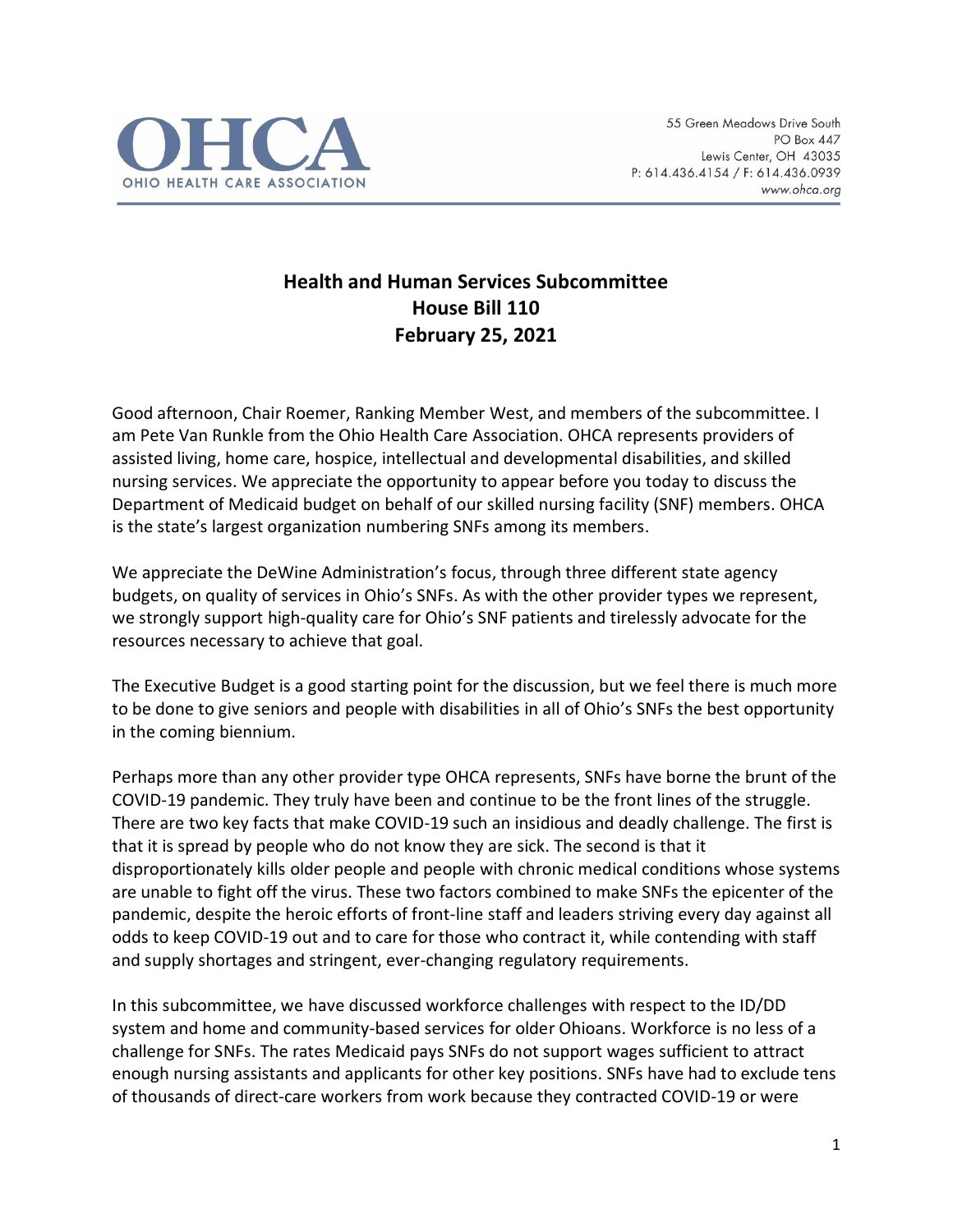exposed. Others left their jobs because of family obligations stemming from the pandemic or because of fear of contracting the virus. Providers have been forced to increase wages substantially, to pay overtime, and to use high-priced temporary agencies just to staff their buildings at a minimum level. In some cases, they even needed help from the National Guard. Compliance with COVID-19-related regulatory mandates such as screening, testing, and data reporting require additional staff beyond the level needed to provide care.

SNFs across Ohio have incurred massive additional costs, not only for labor but also for personal protective equipment, outfitting COVID-19 and quarantine units, testing, and other expenses resulting directly from the pandemic. At the same time, facility revenue cratered, as statewide average occupancy fell from 81% in 2019 to 68% today. Without significant financial assistance from the federal government, some of which was routed through the state, our sector would not have been able to survive. That federal assistance has ended, even though the pandemic continues, increased expense and regulatory restrictions are still in place, and census has not begun to recover.

Against this backdrop, we again wish to express our appreciation that the Department of Medicaid proposed at least to continue, and in some ways to enhance, Medicaid funding for SNFs in the Executive Budget. We are concerned, however, that the Executive Budget would take away important funding that the legislature in previous budgets directed Medicaid provide to SNFs and actually would cut funding to hundreds of providers located in rural areas, urban areas, and throughout the state.

Medicaid funding for SNFs is governed by a complex statutory formula, not unlike the K-12 education formula, that has the goal of equitably providing a base level of support to all providers along with incentive payments to those who fare well on statutory quality metrics.

While the Executive Budget would continue the incentive payments that are in the current formula and even add to them, the Administration proposes to cancel for the biennium the 5 year rebasing of rates that the legislature mandated two budgets ago and reaffirmed in the last budget. As the General Assembly recognized, rebasing is critical to the health of the SNF industry as a whole because it adjusts all providers' base rates to reflect cost inflation over the 5-year period. It is mistaken policy to put all eggs into the quality incentive basket because it leaves more than 300 SNFs throughout the state with stagnant or even reduced rates – in the face of a continuing pandemic. It unfairly penalizes the thousands of Ohioans who live in those 300-plus centers, which make up a third of the state's SNF population.

OHCA respectfully asks this subcommittee, and the legislature as a whole, to allow rebasing to proceed as mandated by statute. We estimate the all-funds impact of rebasing to be \$466 million, although the actual impact will be considerably less because of the sharp reduction of Medicaid days throughout the pandemic that we expect to continue during the coming biennium. The cost of rebasing could be offset partially by shifting dollars from the Executive Budget proposal for an add-on payment related to census.